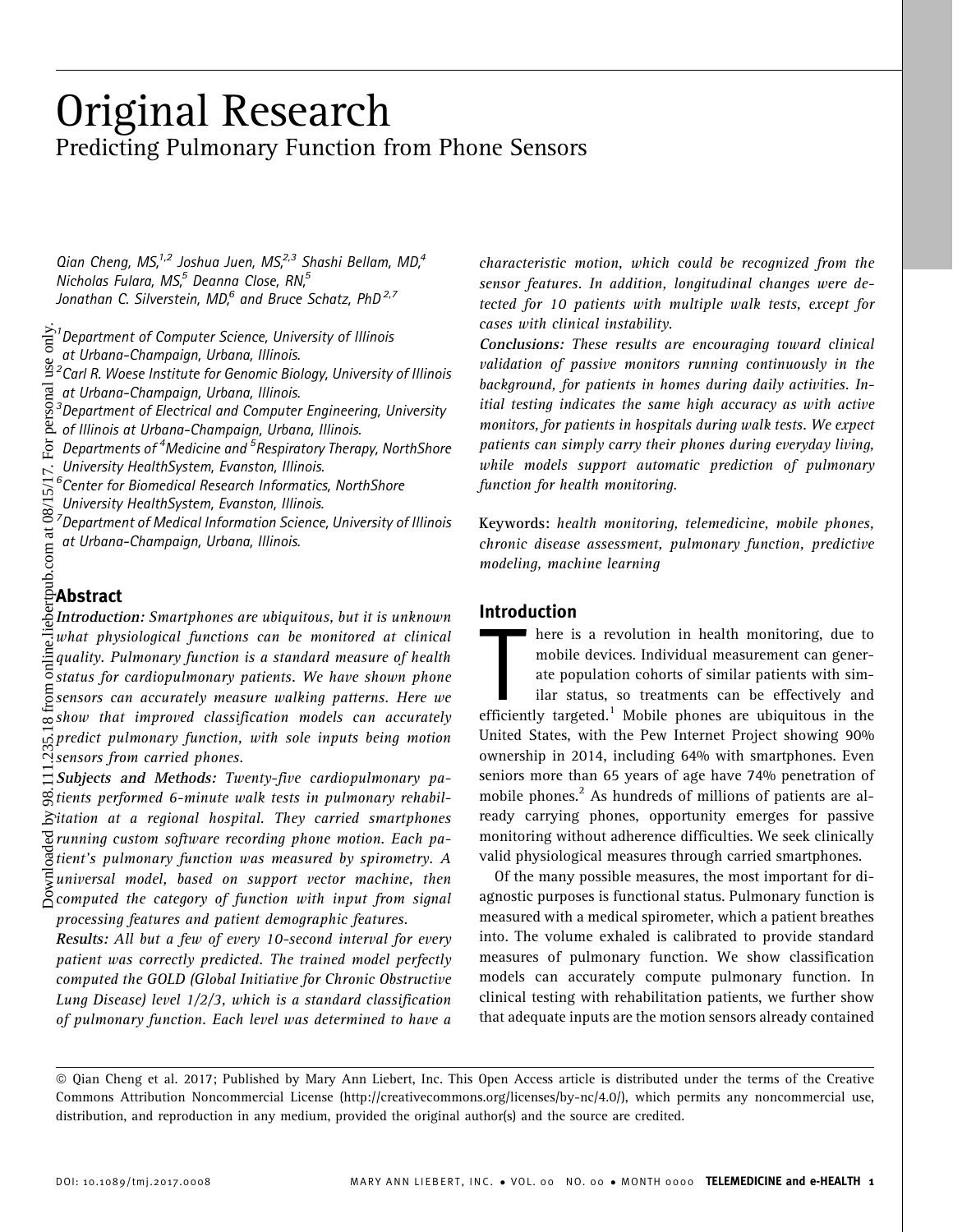| Table 1. Demographic Information of Patient Groups by Global Initiative<br>for Chronic Obstructive Lung Disease (GOLD) Levels |                        |                        |                        |                        |
|-------------------------------------------------------------------------------------------------------------------------------|------------------------|------------------------|------------------------|------------------------|
|                                                                                                                               | GOLD1                  | GOLD <sub>2</sub>      | GOLD3                  | <b>Overall</b>         |
| Number of patients (Female)                                                                                                   | 2(1)                   | 13(5)                  | 10(4)                  | 25(10)                 |
| Age (year)                                                                                                                    | $69(65 - 73)$          | $80(67-95)$            | $72(55-85)$            | 76 (55-95)             |
| Height (m)                                                                                                                    | $1.68$ $(1.55 - 1.80)$ | $1.66$ $(1.24 - 1.83)$ | $1.68$ $(1.55 - 1.83)$ | $1.67$ $(1.24 - 1.83)$ |
| Weight (kg)                                                                                                                   | 109.5 (93.0-126.1)     | 80.3 (54.4-112.0)      | 81.3 (45.4-118.4)      | 83.1 (45.4-126.1)      |
|                                                                                                                               |                        |                        |                        |                        |

Age, height, and weight are in average (minimum - maximum) format. These demographics with gender are used to adjust the model.

GOLD, Global Initiative for Chronic Obstructive Lung Disease.

in ordinary smartphones. Simply carrying phones in daily living can measure health status.

For chronic heart and lung conditions, walk tests are widely used to assess the severity of the disease, including measures with accelerometer sensors.<sup>3,4</sup> The 6-minute walk test (6MWT) is a standard assessment<sup>5</sup> for chronic obstructive pulmonary disease (COPD) and congestive heart failure (CHF), affecting tens of millions of patients. A 6MWT measures the distance walked in 6 min back and forth over a fixed length walkway. Normal gait requires many systems, including strength, sensation, and coordination, function in an integrated manner, so abnormal gait is diagnostic of many conditions.<sup>6</sup> Gait is the total walking pattern, complete body motion, including swaying as well as stepping.

Previously, we used 6MWT to show that motion features could be measured with phones carried by patients, as sole input to trained models that accurately compute gait speed<sup>7</sup> and oxygen saturation,<sup>8</sup> among physiological measures for health status of chronic conditions. This study extends to computing pulmonary function, based on characteristic motions of health status. We have implemented Android phone software to record walking using phone sensors with accuracy similar to medical devices. $9$  We designed three phases of experiments to assess using smartphones to predict pulmonary function, from technical evaluation to passive monitoring. The results indicate that this technique is feasible for field trials with large populations.

#### Subjects and Methods

We recruited 35 pulmonary patients at NorthShore University Health System, under IRB approval starting November 2014. All chronic patients, going through pulmonary rehabilitation in respiratory therapy in Evanston Hospital, were offered the option of participating in our study. Such patients were provided smartphones for recording their motion during a standard 6MWT, a high-end Samsung Galaxy S5 and a lowend LG Optimus Zone2 carried in fanny pack. The 6MWTs were performed on a 30 m straight walkway in the hospital corridor, with cones at each end. The patient walks back and forth under nurse supervision with distance recorded. All 6MWTs follow the standard American Thoracic Society (ATS) guidelines.<sup>5</sup>

Pulmonary function tests (PFTs) were performed with a spirometer under clinical conditions.<sup>10</sup> In obstructive diseases, such as COPD, the ratio of forced expiratory volume in one second (FEV1) as

compared with an age, gender, race, and height-adjusted expected value is a sufficient indicator to measure severity level of the disease, called predicted FEV1%. The Global Initiative for Chronic Obstructive Lung Disease (GOLD) defines a standard for pulmonary severity levels based on the predicted FEV1% values.<sup>11</sup> There are four GOLD stages: GOLD1 (mild), GOLD2 (moderate), GOLD3 (severe), and GOLD4 (more severe).

In this study, 35 patients participated in total. Ten patients were eliminated because of lack of either 6MWT or PFT, including 5 patients who did not perform 6MWT, 3 patients who did not have PFTs, and 2 patients who were GOLD4 stopping multiple times. As shown demographically in Table 1, 25 patients had both 6MWT and PFT, with 2 GOLD1 (predicted FEV1%  $\geq$  80), 13 GOLD2 patients (predicted FEV1%: 50–79), and 10 GOLD3 patients (predicted FEV1%: 30–49).

#### FEATURE SELECTION

After preprocessing, we have obtained good walking data for each patient. We compute input features for training the model by the feature selection approach.<sup>7</sup> A primary parameter to measure gait is cadence, number of strides within a unit of time.<sup>12</sup> We calculated cadence by counting steps in each 10-second interval.

Related studies in motion tracking by wearable devices extract various features from raw acceleration data.<sup>13-15</sup> We selected eight sufficient spatiotemporal gait parameters in both time and frequency domain. In time domain, we selected mean and standard deviation of acceleration to describe general distribution of acceleration sample. In addition, mean crossing rate (MCR), root mean square (RMS), autocorrelation coefficient (AC), and coefficient of variance (CV) were calculated from time series acceleration data. MCR represents ratio of above and below acceleration. RMS is statistical measure on the variation of signal magnitude. AC measures periodic similarity in time domain. CV is normalized measure for dispersion of discrete samples. In frequency domain, we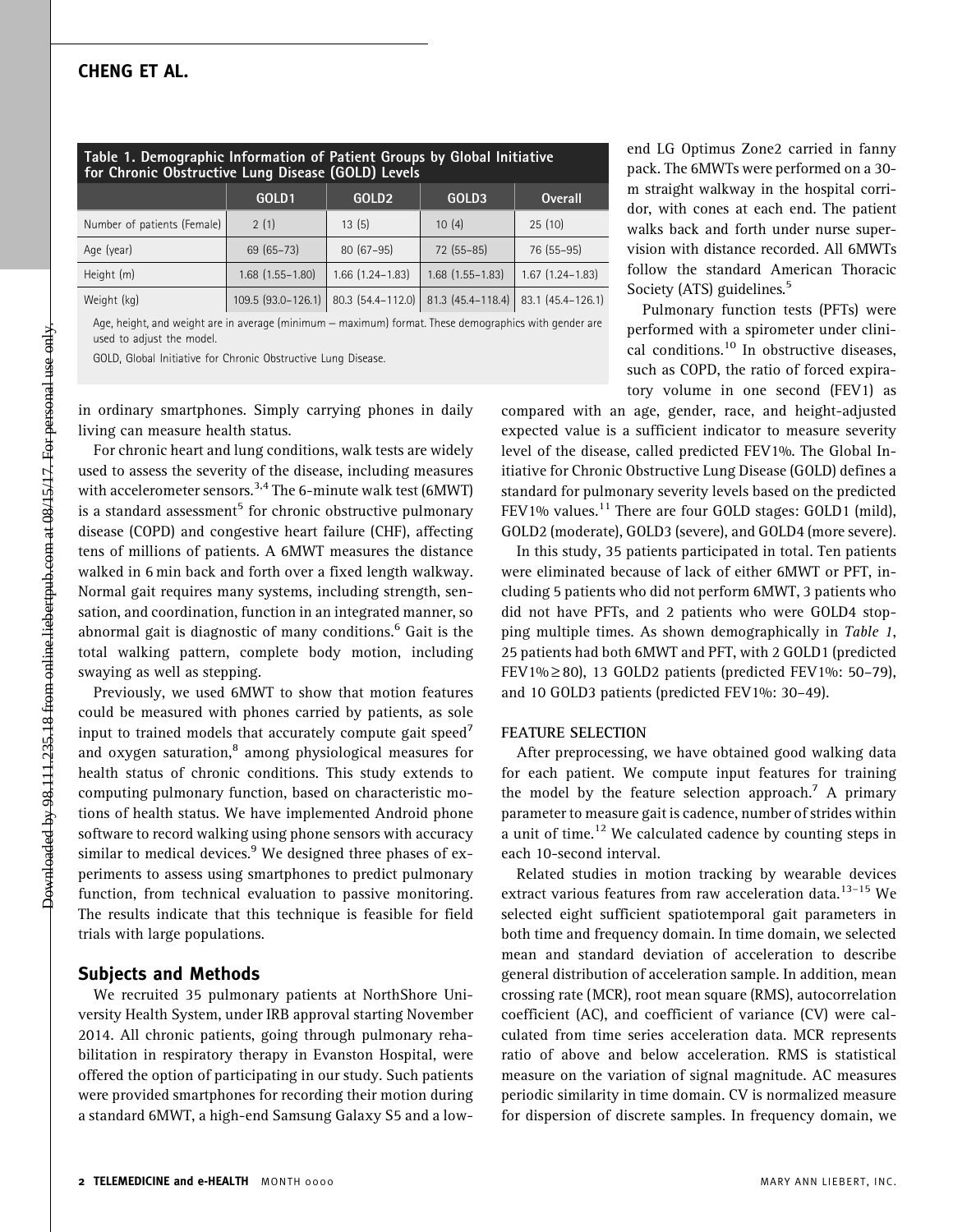# PREDICTING PULMONARY FUNCTION

computed peak frequency (PF) and Shannon entropy. PF represents frequency of greatest magnitude in spectrum. Shannon entropy is expected value of signal information.

Besides the cadence and spatiotemporal gait parameters, demographic information must also be considered in model training, just as spirometers are used to adjust the raw values from patient respiration. Unlike selecting demographic cohort and training models by cohort in our previous research, $<sup>7</sup>$  we</sup> keep the four basic demographic parameters: age and sex, height, and weight as factors in the input feature vector. With  $5$  such vector, we train universal models that can be applied on  $\frac{6}{12}$  the general population. Overall, for each 10-sec sample, the input feature vector  $\vec{x}$  contains 13 independent features– covering stepping, moving, and demographics.

# **EMODEL ANALYSIS**

Support vector machines (SVMs) enable classification by remapping multidimensional vectors into higher dimensional space and determining hyperplanes that separate different  $\frac{1}{6}$  classes.<sup>16,17</sup> We applied RBFSVM, radial basis function kernel,  $\Xi$  to train the SVM model.<sup>18</sup> Patient status is labeled from three GOLD stages. One-against-all strategy is applied to train this  $\Xi$ three-class classification model,<sup>19</sup> then subject status is three-class classification model,<sup>19</sup> then subject status is computed by 85% threshold for majority voting from all

10-sec samples. We designed three phases to analyze performance of the model. The phases included Phase I, a standard 10-fold cross-validation on training set, whereby all walking sessions are involved in model training; Phase II, evaluating model prediction on the testing set, whereby all walking sessions are not involved in model training; and Phase III, applying the trained model with passive walk on new patients, whereby none of the patients contributed to model training.

#### Results

#### PHASE I: MODEL VALIDATION WITH LABELED TRAINING SET

The data set contains 1,234 10-sec walking samples (38 6MWTs) from 25 different patients, including 799 labeled samples from the first 6MWT session of each patient. We train classification models only using all labeled samples. Ten-fold cross-validation is applied to self-validate the model. The overall classification accuracy is 99.00%. In detail, all GOLD1 samples are correctly classified, accuracy for GOLD2 is 99.28% and accuracy for GOLD3 is 98.51%. After obtaining classification results for 10-sec samples, majority voting with 85% threshold is applied for categorizing each patient into target GOLD stage.

There were 25 patients who completed one 6MWT session. The model does perfect computation for patients' pulmonary



Fig. 1. Evaluation of GOLD classification for labeled 6MWT sessions. GOLD, Global Initiative for Chronic Obstructive Lung Disease; 6MWT, 6-minute walk test.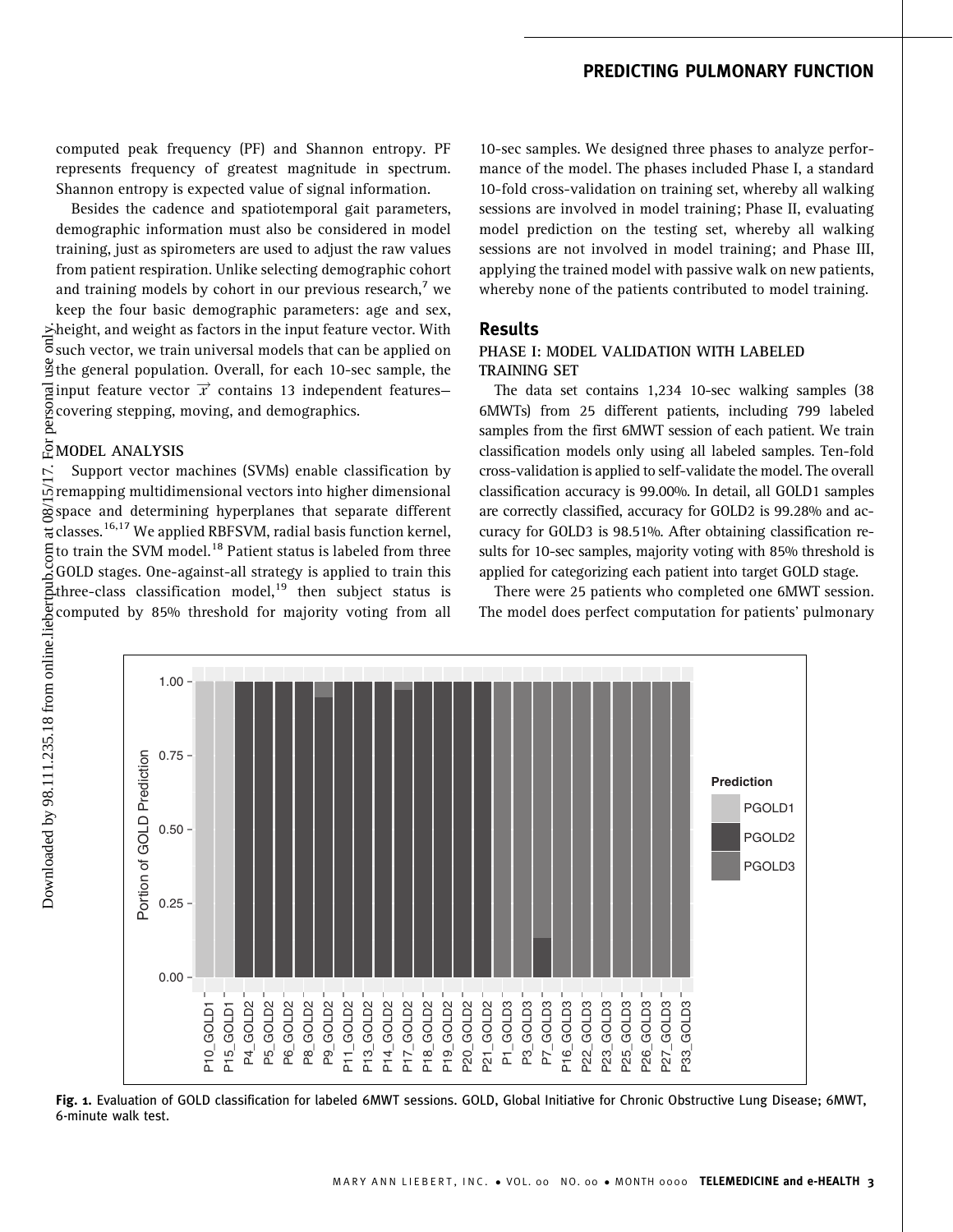# CHENG ET AL.

function, whereby all patients are categorized into the correct GOLD stage. In this case, the PFTs are performed the same day as the 6MWT, so all patients' predicted FEV1% represents their current severity of respiratory limitation when we collect phone motion to match lung function. Figure 1 shows this computation of health status.

For 22 patients, all their 10-sec walking samples are identically predicted, and correctly reflect the patient's GOLD stage. This indicates that spatiotemporal motion reflects more stable information than walking speed. Patients may speed up or slow down during the 6MWT, but spatiotemporal motion will always yield the correct health status. Thus, full 6MWTs are not necessary for detecting health status of cardiopulmonary patients. Instead, if we can find any good walking sessions identical to the walking during the 6MWT, spatiotemporal motion data from such session can be used to compute GOLD status.

For three patients, a few 10-sec samples are classified incorrectly. For Patient 17, there is only one 10-sec sample with false classification, from 32 eligible samples. For Patient 9, there are two 10-sec samples with false classification, from 37 eligible samples. For Patient 7, 5 samples out of 38 eligible samples get false classification. So voting with 85% threshold does predict correct status. Patient 7 is a GOLD3 patient reflected by the FEV1% predicted value of 31% from his PFT. However, this patient walked for 335 m for this 6MWT, which

is even better than general GOLD2 patients. Our model predicted five GOLD2 walk samples, reflecting the patient is healthier than GOLD status during the walk test, matching the evidence of longer walk distance. This patient may be in transition between GOLD2 and GOLD3.

#### PHASE II: MODEL EVALUATION WITH UNLABELED TESTING SET

We train a classification model with all 799 labeled samples and apply this model on the testing set, forming by the unlabeled samples. That is, the training set is the samples from the first walking session, whereas the testing set is the samples from the subsequent walking session(s), possibly including status change for the patients. There are 435 unlabeled samples from 13 unique 6MWT sessions from 10 patients, whereby 3 patients have three 6MWT sessions (5, 16, and 21). Two of 13 walking sessions are classified differently from the patients' first labeled 6MWT session. For all other patients, classifications of unlabeled 6MWT sessions are 100% identical to their first 6MWT session for all samples, as shown in Figure 2.

Six-minute walk distance (6MWD) is considered as a gold standard for diagnosis of COPD severity, but it is more accurate for severe COPD than moderate or mild COPD.<sup>20</sup> In our experiment, 10 patients performed at least two 6MWT sessions, usually several weeks apart. There are 13 sessions, because three



Fig. 2. Evaluation of GOLD classification for unlabeled 6MWT sessions.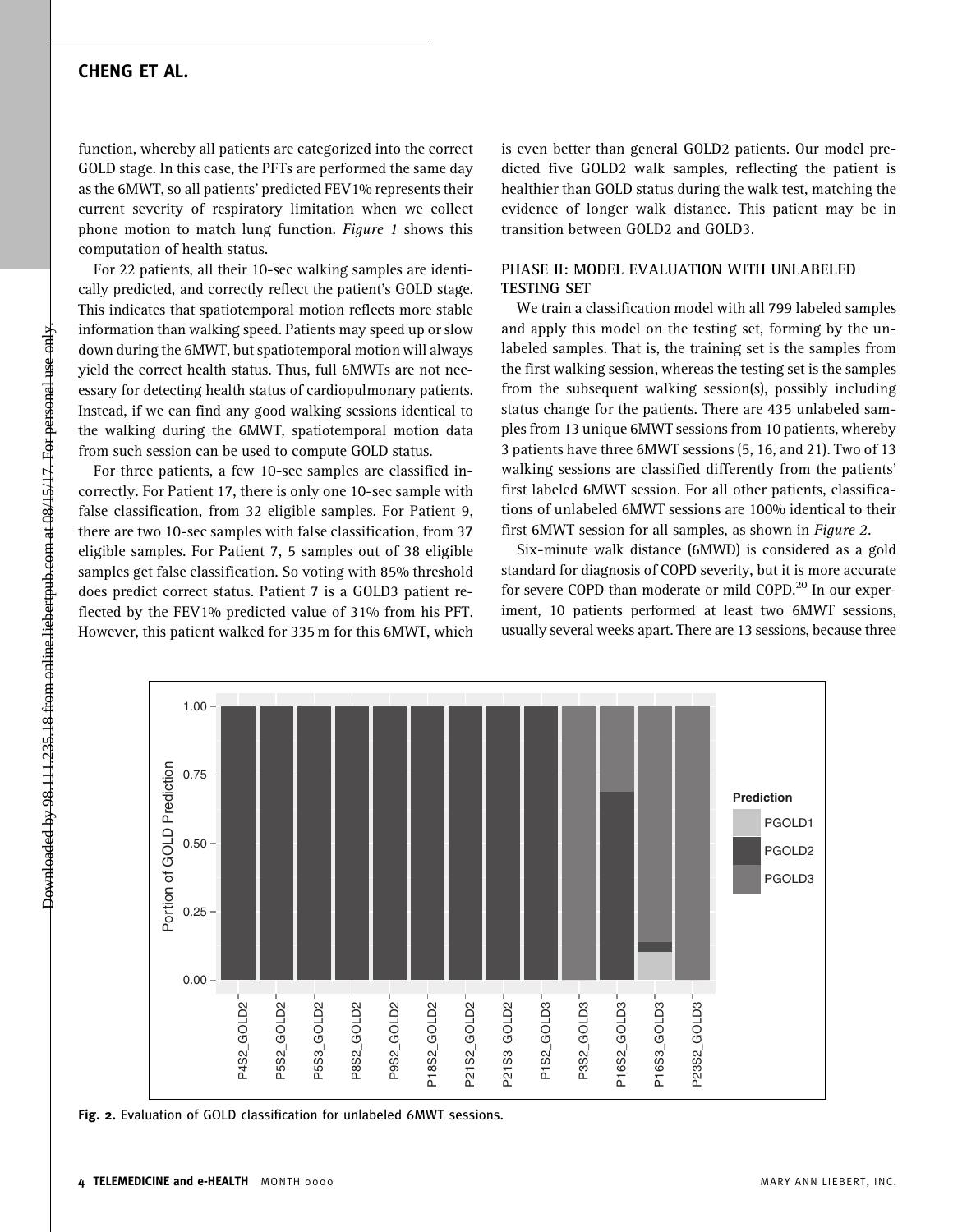# PREDICTING PULMONARY FUNCTION

patients also did a Session 3. The initial 6MWDs average 310.8  $\pm$ 95.16 m and the following 6MWDs average  $367.1 \pm 106.5$  m. In general, the patients walked further in later sessions, as expected for patients undergoing rehabilitation.

Our analysis indicates that 6MWD is not sufficient for measuring COPD severity levels. In our data set, GOLD2 and GOLD3 patients are not well distinguished by 6MWD. The 6MWD of GOLD3 patients can be as high as 350 m but 6MWD of GOLD2 patients can be less than 250 m. Note that variation between two different 6MWDs becomes larger when the distance is shorter, for example, second 6MWD of GOLD3 Patient 23 is 150 m longer than the initial 6MWD, even though performed just 20 days after beginning the rehabilitation.

Our classification model again had high accuracy, because such variation on total distance does not affect the stability of  $\frac{5}{2}$  patients' motion pattern. Eight out of 10 patients are detected  $\sim$  strictly as having same GOLD status for their second or third 6MWT sessions. All 10-sec walking samples of their following 6MWT sessions are identical to their original GOLD status,  $\frac{1}{6}$  even for Patient 23, with the largest variation of 6MWDs. This "unfair" 8 of 10 model accuracy for later sessions compared with initial GOLD status is shown in Figure 2.

Two patients not correctly classified at subsequent sessions have underlying clinical explanations. For Patient 1, the second 6MWT session is 100% predicted as GOLD2, whereas  $\frac{1}{2}$  the first 6MWT session shows the patient is GOLD3, as FEV1  $\overline{5}$  indicates with spirometry. He had clinical diagnosis of both COPD and CHF when enrolled in pulmonary rehabilitation. His medication regimen for CHF was adjusted at start of rehabil- $\frac{\infty}{\infty}$  itation and his motion improved, likely from better control of his CHF, so this ''unfair'' comparison of initial GOLD status to  $\Xi$  improved GOLD status with the model may be measuring  $\frac{a}{\infty}$  actual improvement rather than model inaccuracy. Downloaded by 98.111.235.18 from online.liebertpub.com at 08/15/17. For personal use only.

For Patient 16, the second 6MWT session is  $\overline{68.97\%}$  predicted as GOLD2 and 31.03% predicted as GOLD3, whereas the first 6MWT session is labeled GOLD3. Patient 16 also has a third 6MWT, which is 10.34% predicted as GOLD1, 3.45% predicted as GOLD2, and 86.21% predicted as GOLD3. So the third session of Patient 16 is decided as GOLD3, same as the first session.

Patient 16 had diagnosis of sarcoidosis, which is a lung disease with variable effects on pulmonary function. Sarcoidosis cannot be well categorized by disease severity based on GOLD criteria, as the physiological limitations are less clearly correlated with predicted FEV1%, as with COPD. However, this patient was measured through spirometry for FEV1, indicating GOLD3, which was correctly classified in Session 1. He performed three 6MWT sessions at different visits, whereby the second session was 1 month later than first session and third session was 5 months later than first session, beyond the 3-month rehabilitation period. In Session 2, there was mixed classification with 2/3 intervals indicating GOLD2 and 1/3 intervals indicating GOLD3. The patient was likely within transition between status levels, because of rehabilitation progress.

During much later Session 3, there was a clinical note stating that the patient had suffered a significant illness, the reason for return to rehabilitation. This session was the only true mixture, with some classifications of GOLD1/2/3, although 86% of the intervals indicated GOLD3 once again. So lung physiological function likely worsened and the patient regressed back to original status level. Our model would have predicted this correctly, with threshold of 85%. Thus, there is clinical evidence that our model can predict changes in pulmonary function.

#### PHASE III: MODEL APPLICATION WITH PASSIVE MONITOR DURING DAILY ACTIVITIES

Measuring motion is a potential solution for passive monitoring, which has compliance advantages over active phone applications. That is, patients simply use their personal phones as usual during daily activities, with no special actions necessary. The home trials are more complex than the hospital trials because patients do many different activities throughout the day, while periods when they are carrying their phones are recorded by continuous monitor.

The passive monitor phone app in the home is a reimplementation of the active monitor in the clinic, with a series of cascading filters as input to the predictive model. Such filters require software for activity recognition, beyond simply detecting when the phone is moving. This is a wellstudied problem in computer science, using motion sensors to detect which activity a person is performing.<sup>15,21</sup> Moreover, the sensor positions on human body can be distinguished with proper training.<sup>22</sup> Retrieving good walking passively requires two binary filters. The activity filter needs only detect good walking, when the body motion is similar to the walk test. The position filter needs only detect good position, which is when the phone sensor works on a position equivalent to L3. Equivalent positions include empirically pant pockets, coat pockets, belts, and packs, as normal positions for carrying phones.<sup>9</sup> Our model needs walking sessions of 2 min to predict effectively.<sup>23</sup> As the amount is small, the filter can be tuned up for high precision only during periods with definite measurement of good walking on good position.

We have results from several patients who carried a Galaxy S5 mini loaded with our passive monitor for 1 week. The good walking filters on the phone and the server extracted the periods when qualified sessions were taking place. These home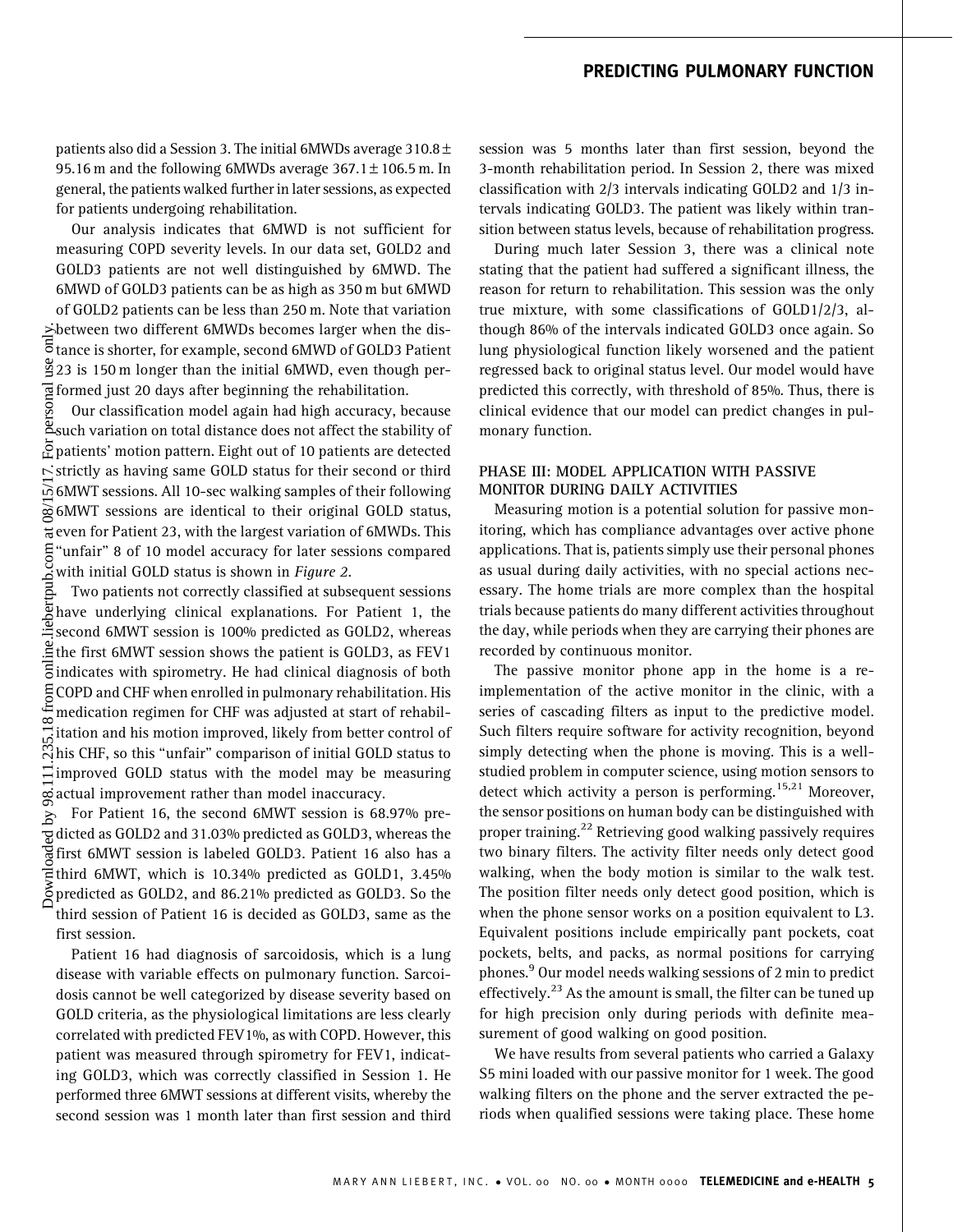## CHENG ET AL.

sessions with new patients were utilized as input to the universal model trained by the clinic experiments for status prediction. The female Patient 30 with COPD/CHF and male Patient 35 with COPD were correctly assessed as GOLD3 and GOLD2 during multiple sessions (7 and 75) recognized as good walking, during their daily activities. In addition, we have a prospective patient, who is a GOLD1 smoker with COPD.

#### Conclusions

In this study, we expand our previous results<sup>7</sup> utilizing phone sensors into accurate prediction of pulmonary function. This requires utilizing demographic features with better training sets and better statistical models, which analyze characteristic motions in addition to step counting. Every patient now has correct modeling of GOLD level, not only session by session (6 min) but also almost every sample by sample (10-sec).

The trained model is providing perfect computation of pulmonary function category (classifying GOLD stage). This is especially true for the first session with pulmonary patients, whereby spirometry has just measured the function so the pulmonary function value can be directly compared with the phone motion value. For senior patients undergoing pulmonary rehabilitation, respiration and motion are closely correlated. This is why the classification is so accurate, in the hospital setting with monitored walk test. The result is encouraging, even when relaxing constraints on our measurements, moving closer to daily activities in the real world, for example, patients bringing smartphones home from rehabilitation, predicting pulmonary functions during daily activities.

In this prototype, we did not expect all population variation could be caught up by a model trained with only 25 patients. However, the model perfectly captured status on 10 of the same patients, with subsequent walk test data in Phase II experiments, including clinical changes. Moreover, the three subjects in Phase III experiments did not participate in model training, yet their status is correctly predicted, even in the more complex passive monitoring.

We are optimistic that full-scale clinical trials are possible to predict health status for cardiopulmonary patients. They need only carry their own phones and do some limited good walking during the day while the passive monitor records unobtrusively. We are actively planning Phase IV for field trials with large populations, extending from 10 patients to 10,000 patients. Care routing can be supported, whereby daily prediction of pulmonary function is utilized to adjust treatment in response to dynamic status, along lines of Phase II and Phase III. More training with more variation will be necessary for the universal model to still be accurate for all patients across all

statuses. As the cheapest smartphones are adequate for recording, large-scale population measurement can become an everyday reality for health systems.

#### Acknowledgments

At the University of Illinois at Urbana-Champaign, the Institute for Genomic Biology provided facilities for software development and data analysis. At NorthShore University HealthSystem, the Department of Respiratory Therapy at Evanston Hospital carried out patient testing and phone recording. All clinical experiments were protected by NorthShore IRB EH15-025 entitled ''Mobile phone software MoveSense versus traditional exercise testing to assess health status,'' with extensions for passive monitors. We thank Brian Edwards and Catherine Zhu for managing and anonymizing phone data and medical records using REDCap archiving system.

#### Disclosure Statement

No competing financial interests exist.

#### **REFERENCES**

- 1. Schatz B, Berlin R. Healthcare infrastructure: Health systems for individuals and populations. Series in health informatics. London: Springer Verlag 2011.
- 2. Fox S, Duggan M. Tracking for health. Pew Research Center: Internet, Science & Tech, 2014. www.pewinternet.org/2013/01/28/tracking-for-health/ (last accessed June 26, 2014).
- 3. Jehn M, Schmidt-Trucksäess A, Schuster T, et al. Accelerometer-based quantification of 6-minute walk test performance in patients with chronic heart failure: Applicability in telemedicine. J Card Fail 2009;15:334-340.
- 4. Annegarn J, Spruit M, Savelberg H, et al. Differences in walking pattern during 6-min walk test between patients with COPD and healthy subjects. PLoS One 2012;7:e37329.
- 5. ATS Statement. Guidelines for the six-minute walk test. Am J Respir Crit Care Med 2002;166:111–117.
- 6. Longo D, Fauci A, Kasper D, Hauser S, Jameson J, Loscalzo J. Part 17: Neurologic disorders. In: Harrison's principles of internal medicine, 18th ed. New York: McGraw-Hill, 2011.
- 7. Juen J, Cheng Q, Prieto-Centurion V, Krishnan JA, Schatz B. Health monitors for chronic disease by gait analysis with mobile phones. Telemed J E Health 2014;20:1035–1041.
- 8. Cheng Q, Juen J, Hsu-Lumetta J, Schatz B. Predicting transitions in oxygen saturation using phone sensors. Telemed J E Health 2016;22:132–137.
- 9. Juen J, Cheng Q, Schatz B. A natural walking monitor for pulmonary patients using simple smart phones. IEEE J Biomed Health Inform 2015;19:1399–1405.
- 10. Broaddus V, Mason R, Ernst J, et al. Murray & Nadel's textbook of respiratory medicine. Philadelphia, PA: Elsevier Health Sciences, 2015.
- 11. Rabe K, Hurd S, Anzueto A, et al. Global strategy for the diagnosis, management, and prevention of chronic obstructive pulmonary disease: GOLD executive summary. Am J Respir Crit Care Med 2007;176:532–555.
- 12. Whittle M. Gait analysis: An introduction, 4th ed. Woburn, MA: Butterworth-Heinemann, 2014.
- 13. Zijlstra W, Hof A. Assessment of spatio-temporal gait parameters from trunk accelerations during human walking. Gait Posture 2003;18:1–10.